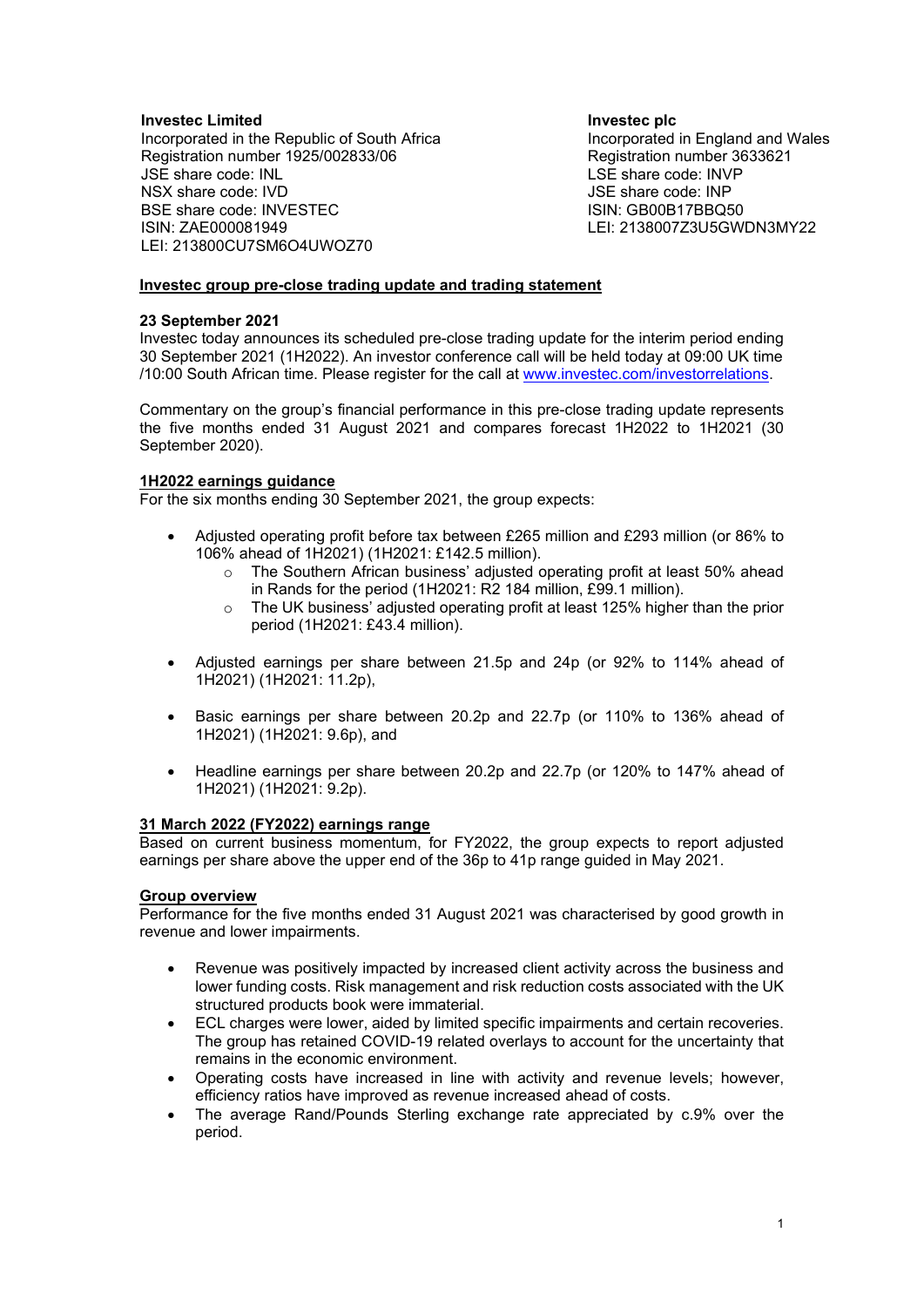The group's trading performance was substantially ahead of the comparative period ended 31 August 2020 and in line with the pre-COVID comparative period ended 31 August 2019. This recovery in performance underscores the resilience of our client franchises.

The group is well capitalised and has strong liquidity, above Board approved minimums. The business continues to focus on its commitment to clients, offering them an "Out of the Ordinary" service and innovative solutions.

The changes made to simplify and focus the group are bearing fruit, positioning the group well for the future.

#### **Divisional review**

The **Wealth & Investment** business grew funds under management (FUM) by 9.9% to £63.8 billion at 31 August 2021 (31 March 2021: £58 billion) supported by net inflows of £1.4 billion, favourable market movements and investment performance. Operating margin was higher in the UK, while flat in SA.

• In the Southern African business, FUM increased by 9.5% to R364.5 billion (31 March 2021: R333 billion), with net inflows of R16.7 billion.

Adjusted operating profit for 1H2022 is expected to be ahead of the prior period in Rands (1H2021: R264 million, £12.0 million).

• In the UK business, FUM increased by 9.0% to £45.4 billion (31 March 2021: £41.7 billion) with net inflows of £0.6 billion.

Adjusted operating profit for 1H2022 is expected to be ahead of 1H2021 (1H2021: £28.9 million).

Within **Specialist Banking**, core loans grew by 6.5% to £28.2 billion at 31 August 2021 (31 March 2021: £26.4 billion) given increased activity levels and good client acquisition within private banking across both geographies. The UK experienced increased demand for corporate credit across a number of portfolios while SA corporate credit demand remained largely muted.

Net interest income (NII) benefitted from higher average lending books and lower cost of funding as liabilities repriced. Higher point of sale activity, lending turnover, and client flow trading volumes underpinned the growth in non-interest revenue (NIR) over the period. Impairments were lower due to limited specific impairments and continued recoveries over the period. Cost to income ratios improved as revenue grew ahead of costs.

• In the Southern African business, core loans increased by 1.8% to R292.5 billion (31 March 2021: R287.3 billion).

Adjusted operating profit for 1H2022 is expected to be higher in Rands for the period (1H2021: R2 049 million, £92.9 million).

• In the UK business, core loans grew by 9.2% to £13.5 billion (31 March 2021: £12.3 billion).

Adjusted operating profit for 1H2022 is expected to be ahead of 1H2021 (1H2021: £12.9 million).

Adjusted operating profit from **Group Investments** is expected to be ahead of 1H2021 (1H2021: £13.2 million) as investee companies' profitability recovered given the improving economic environment.

**Group costs** are expected to be lower than the prior period (1H2021: £17.3 million).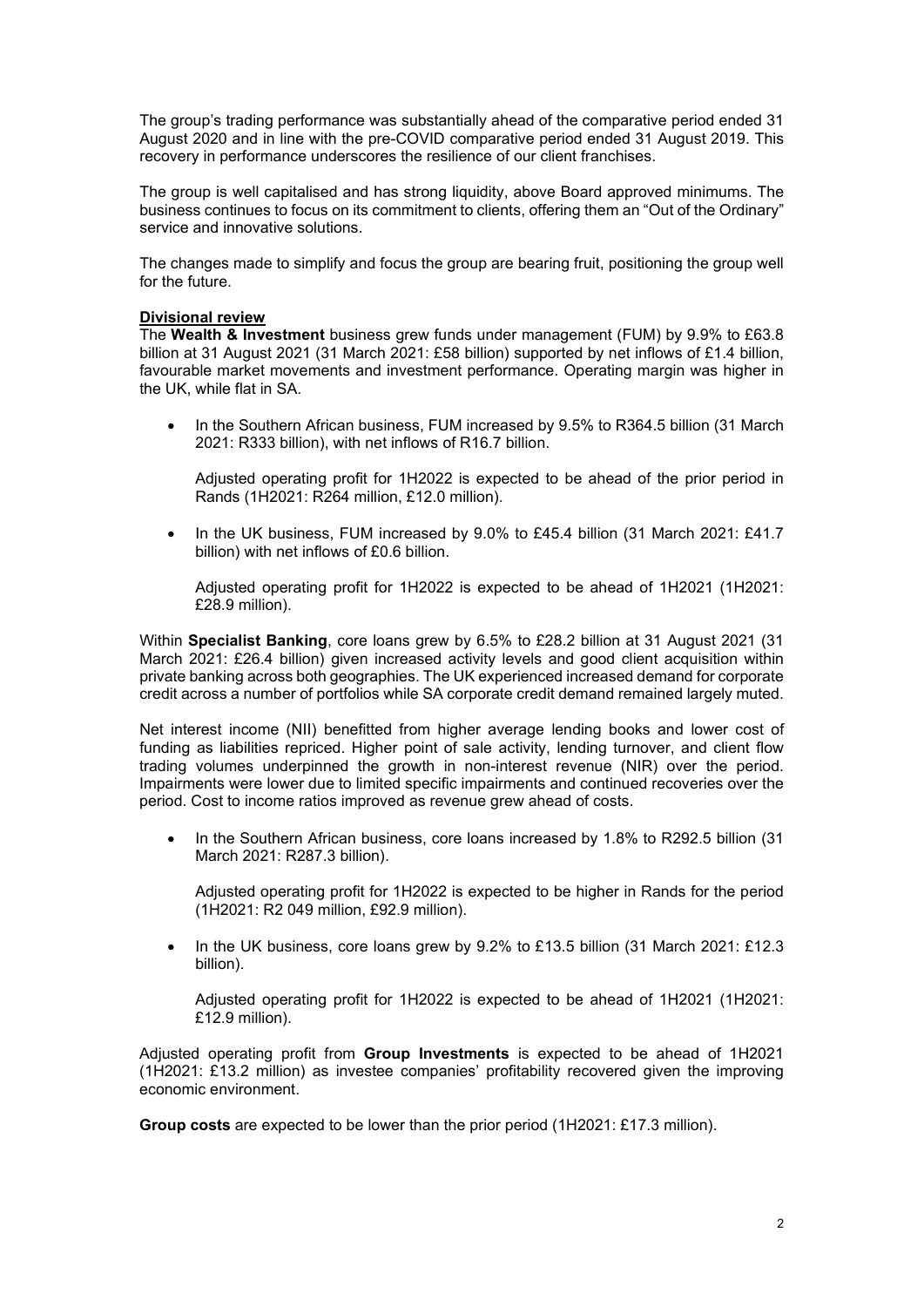# **Interim results**

The interim results for the six months ending 30 September 2021 are scheduled for release on Thursday,18 November 2021.

The financial information on which this trading statement is based, has not been reviewed and reported on the by the external auditors.

## **For further information please contact:**

**Investec Investor Relations** Qaqambile Dwayi South Africa: Tel: +27 (0)83 457 2134 [investorrelations@investec.com](mailto:investorrelations@investec.com)

**Media Queries** Lansons (UK PR advisers) – Tom Baldock. Tel: +44 (0)78 6010 1715 Brunswick (SA PR advisers) – Graeme Coetzee. Tel: +27 (0)63 685 6053

On behalf of the board Philip Hourquebie (Chair), Fani Titi (Group Chief Executive)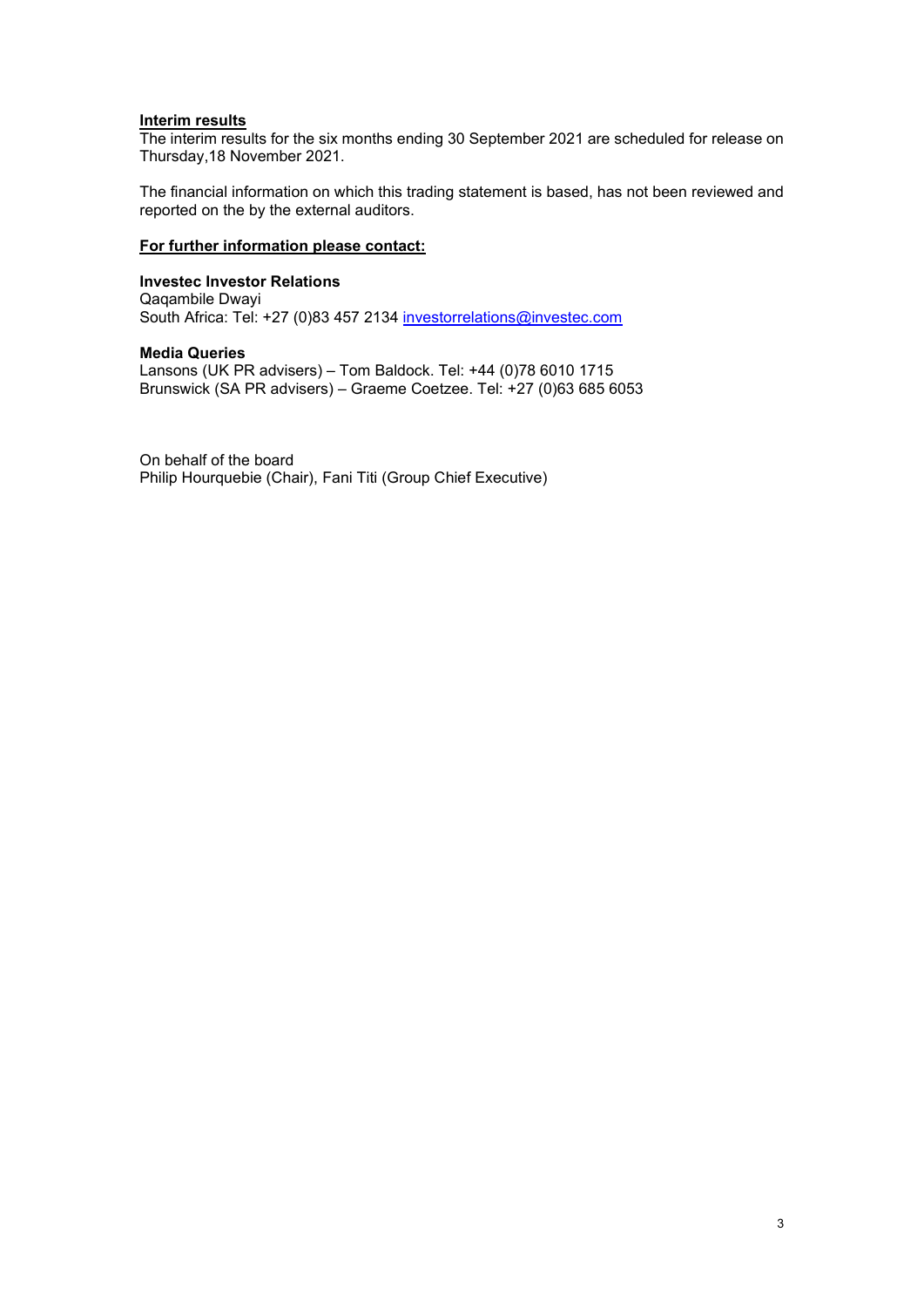# **Key income drivers**

# **Core loans**

| £'m          | 31- Aug-21 | 31- Mar-21 | % change | <b>Neutral currency</b><br>% change |
|--------------|------------|------------|----------|-------------------------------------|
| UK and Other | 13.463     | 12.331     | 9.2%     | 9.2%                                |
| South Africa | 14.697     | 14.107     | 4.2%     | 1.8%                                |
| <b>Total</b> | 28,160     | 26,438     | 6.5%     | 5.3%                                |

## **Customer deposits**

| £'m          | 31- Aug-21 | 31- Mar-21 | $%$ change | <b>Neutral currency</b><br>% change |
|--------------|------------|------------|------------|-------------------------------------|
| UK and Other | 16.071     | 16.070     | $0.0\%$    | $0.0\%$                             |
| South Africa | 20.172     | 18.379     | 9.8%       | 7.3%                                |
| Total        | 36.243     | 34,449     | 5.2%       | 3.9%                                |

# **Funds under Management (FUM)**

| £'m                                      | 31-Aug-21 | 31-Mar-21 | $%$ change | <b>Neutral currency</b><br>% change |  |
|------------------------------------------|-----------|-----------|------------|-------------------------------------|--|
| <b>Total Wealth &amp; Investment FUM</b> | 63.764    | 58.039    | 9.9%       | 9.1%                                |  |
| <b>UK and Other</b>                      | 45.445    | 41.684    | $9.0\%$    | $9.0\%$                             |  |
| Discretionary                            | 38.424    | 35,207    | 9.1%       | 9.1%                                |  |
| Non-discretionary                        | 7.021     | 6.477     | 8.4%       | 8.4%                                |  |
| <b>Southern Africa</b>                   | 18,319    | 16.355    | 12.0%      | 9.5%                                |  |
| Discretionary and annuity                | 9.417     | 8.587     | $9.7\%$    | 7.2%                                |  |
| Non-discretionary                        | 8,902     | 7,768     | 14.6%      | 12.0%                               |  |
|                                          |           |           |            |                                     |  |
| <b>Specialist Bank</b>                   | 380       | 397       | $(4.3\%)$  | (5.6%)                              |  |
| <b>Total FUM</b>                         | 64,144    | 58.436    | 9.8%       | $9.0\%$                             |  |

# **Notes**

# **1. Definitions**

- **Adjusted operating profit** refers to operating profit before goodwill, acquired intangibles and strategic actions and after adjusting for earnings attributable to other non-controlling interests. Non-IFRS measures such as adjusted operating profit are considered as pro-forma financial information as per the JSE Listing Requirements. The pro-forma financial information is the responsibility of the group's Board of Directors. Pro-forma financial information was prepared for illustrative purposes and because of its nature may not fairly present the issuer's financial position, changes in equity or results of operations. This pro-forma financial information has not been reported on by the group's auditors.
- **Adjusted earnings** is calculated by adjusting basic earnings attributable to shareholders for the amortisation of acquired intangible assets, non-operating items including strategic actions, and earnings attributable to perpetual preference shareholders and other additional tier 1 security holders.
- **Adjusted earnings per share** is calculated as adjusted earnings attributable to shareholders divided by the weighted average number of ordinary shares in issue during the year.
- **Headline earnings** is adjusted earnings plus the after tax financial effect of strategic actions and the amortisation of acquired intangible assets. Headline earnings is an earnings measure required to be calculated and disclosed by the JSE and is calculated in accordance with the guidance provided in Circular 1/2021.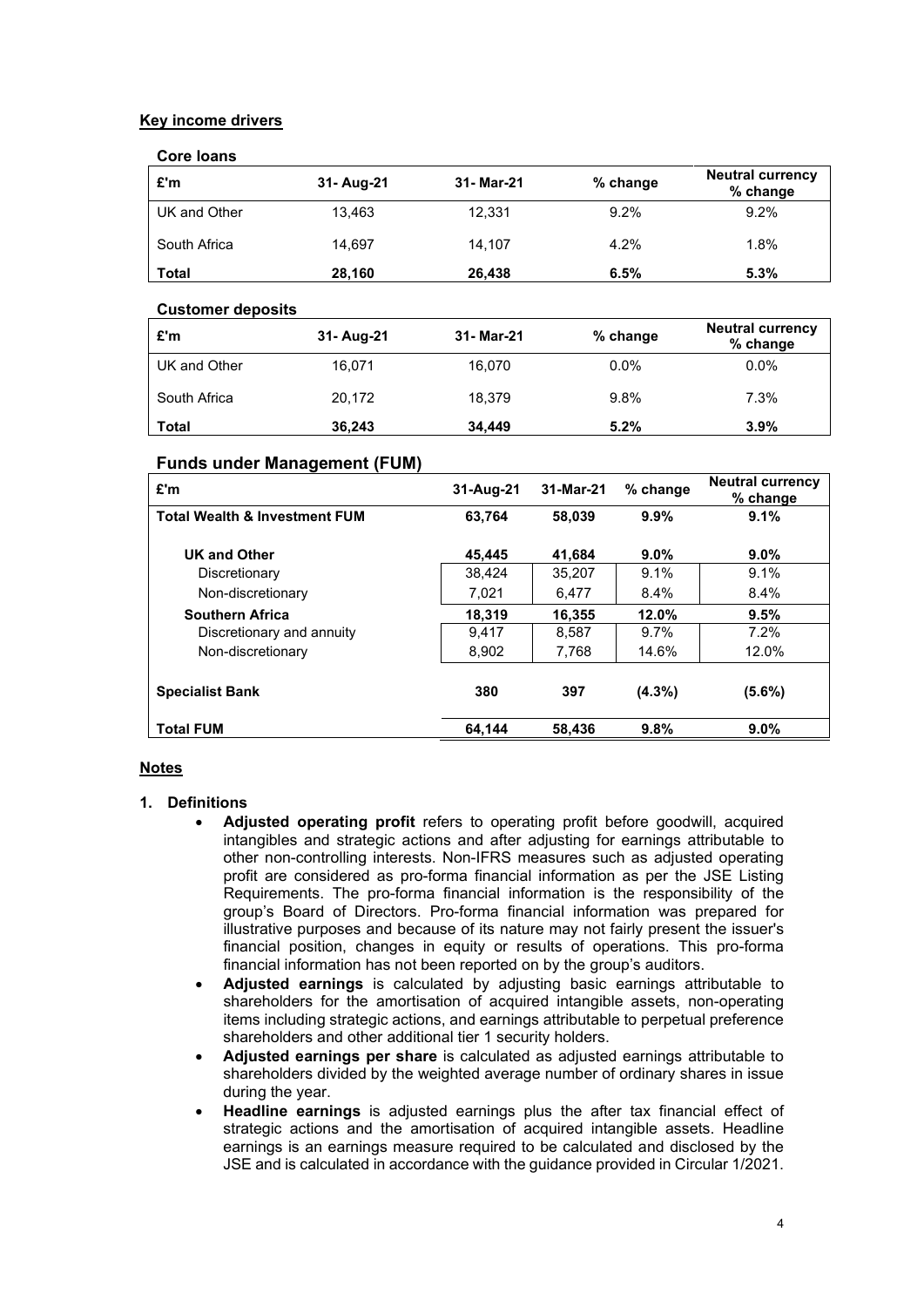- **Headline earnings per share** (HEPS) is calculated as headline earnings divided by the weighted average number of ordinary shares in issue during the year.
- **Basic earnings** is earnings attributable to ordinary shareholders as defined by IAS33 *Earnings Per Share.*
- **Core loans** is defined as net loans to customers plus net own originated securitised assets.
- **The credit loss ratio** is calculated as expected credit loss (ECL) impairment charges on gross core loans as a percentage of average gross core loans subject to ECL.

# **2. Exchange rates**

The group's reporting currency is Pounds Sterling. Certain of the group's operations are conducted by entities outside the UK. The results of operations and the financial condition of these individual companies are reported in the local currencies in which they are domiciled, including Rands, Australian Dollars, Euros and US Dollars. These results are then translated into Pounds Sterling at the applicable foreign currency exchange rates for inclusion in the group's combined consolidated financial statements. In the case of the income statement, the weighted average rate for the relevant period is applied and, in the case of the balance sheet, the relevant closing rate is used. The following table sets out the movements in certain relevant exchange rates against the Pound Sterling over the period:

|                          | Five months to<br>31 August 2021 |         | Year ended<br>31 March 2021 |         | Six months to<br>30 September 2020 |         |
|--------------------------|----------------------------------|---------|-----------------------------|---------|------------------------------------|---------|
| Currency<br>per GBP1.00  | Period<br>end                    | Average | <b>Period</b><br>end        | Average | Period<br>end                      | Average |
| South African Rand       | 19.90                            | 19.93   | 20.36                       | 21.33   | 21.58                              | 22.05   |
| <b>Australian Dollar</b> | 1.88                             | 1.84    | 1.81                        | 1.82    | 1.80                               | 1.85    |
| Euro                     | 1.17                             | 1.16    | 1.17                        | 1.12    | 1.10                               | 1.12    |
| <b>US Dollar</b>         | 1.38                             | 1.39    | 1.38                        | 1.31    | 1.29                               | 1.27    |

#### **3. Profit forecasts**

- The following matters highlighted in this announcement contain forward-looking statements:
	- Adjusted EPS is expected to be between 21.5p and 24p which is ahead of 1H2021.
	- Basic EPS is expected to be between 20.2p and 22.7p which is ahead of 1H2021.
	- **HEPS** is expected to be between 20.2p and 22.7p which is ahead of 1H2021.
	- Adjusted operating profit is expected to be 86% to 106% ahead of 1H2021.
	- Adjusted operating profit for the Southern African Specialist Bank is expected to be ahead of 1H2021 in Rands.
	- The UK Specialist Bank adjusted operating profit is expected to be ahead of 1H2021.
	- The Southern African Wealth & Investment business adjusted operating profit is expected to be ahead of 1H2021 in Rands.
	- The UK Wealth & Investment business adjusted operating profit is expected to be ahead of 1H2021.
	- Adjusted earnings per share for FY2022 is expected to be above the upper end of the 36p to 41p range guided in May 2021.

(collectively the *Profit Forecasts*).

• The basis of preparation of each of these statements and the assumptions upon which they are based are set out below. These statements are subject to various risks and uncertainties and other factors – these factors may cause the group's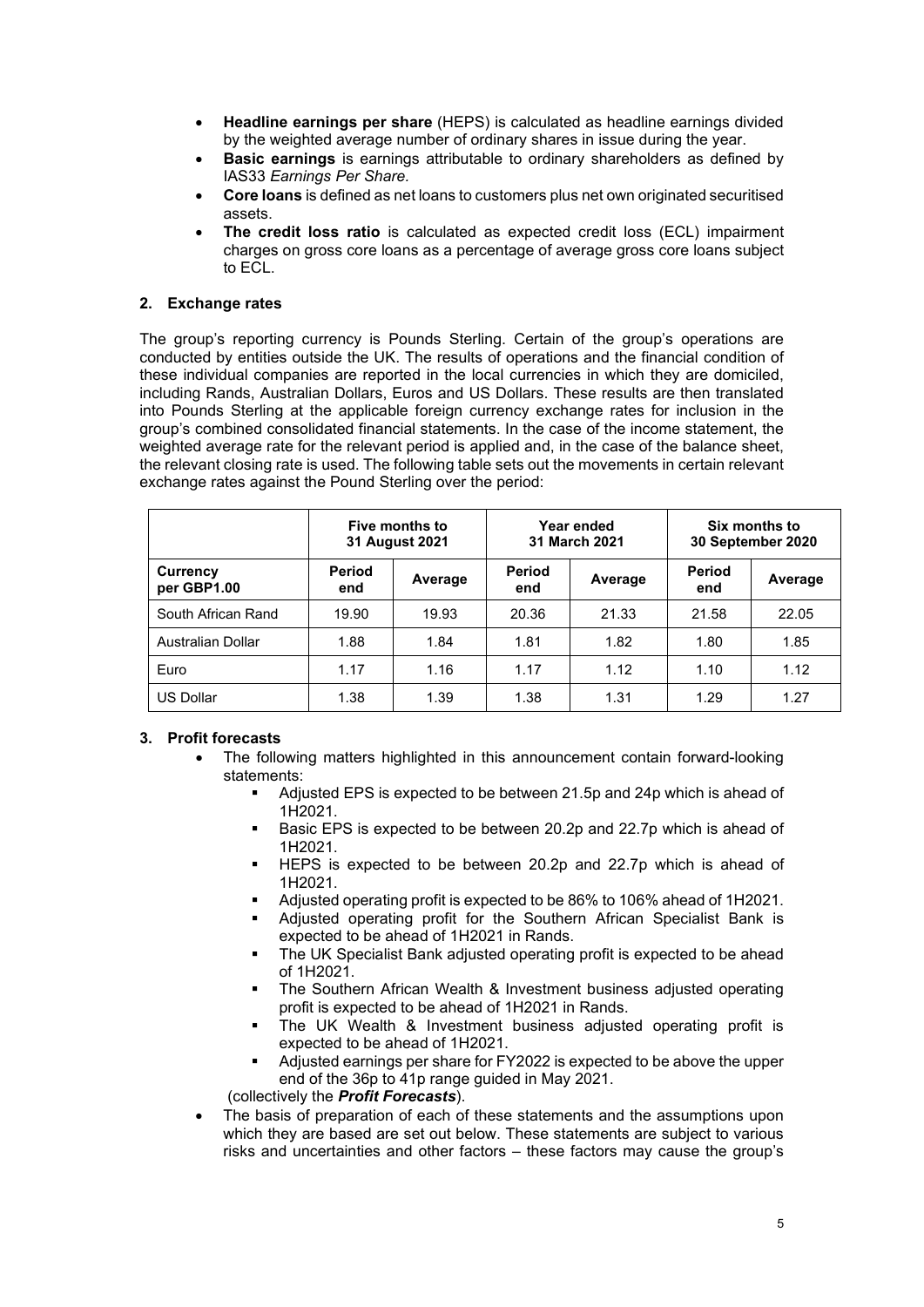actual future results, performance or achievements in the markets in which it operates to differ from those expressed in the Profit Forecasts.

- Any forward looking statements made are based on the knowledge of the group at 22 September 2021.
- These forward looking statements represent a profit forecast under the Listing Rules. The Profit Forecasts relate to the period ending 30 September 2021.
- The financial information on which the Profit Forecasts are based is the responsibility of the Directors of the group and has not been reviewed and reported on by the group's auditors.

### *Basis of preparation*

- The Profit Forecasts have been properly compiled using the assumptions stated below, and on a basis consistent with the accounting policies adopted in the group's March 2021 audited financial statements, which are in accordance with IFRS and are those which the group anticipates will be applicable for the period ending 30 September 2021.
- The Profit Forecasts have been prepared based on (a) audited financial statements of the group for the year ended 31 March 2021, and the results of the Specialist Banking and Wealth & Investment businesses underlying those audited financial statements; (b) the unaudited management accounts of the group and the Specialist Banking and Wealth & Investment businesses for the five months to 31 August 2021; and (c) the projected financial performance of the group and the Specialist Banking and Wealth & Investment businesses for the remaining one month of the period ending 30 September 2021.
- Percentage changes shown on a neutral currency basis for balance sheet items assume that the relevant closing exchange rates at 31 August 2021 remain the same as those at 31 March 2021.

#### *Assumptions*

The Profit Forecasts have been prepared on the basis of the following assumptions during the forecast period:

*Factors outside the influence or control of the Investec Board:*

- There will be no material change in the political and/or economic environment that would materially affect the Investec group.
- There will be no material change in legislation or regulation impacting on the Investec group's operations or its accounting policies.
- There will be no business disruption that will have a significant impact on the Investec group's operations, whether for Covid-19 or otherwise.
- The Rand/Pound Sterling and US Dollar/Pound Sterling exchange rates and the tax rates remain materially unchanged from the prevailing rates detailed above.
- There will be no material changes in the structure of the markets, client demand or the competitive environment.

#### *Estimates and judgements*

In preparation of the Profit Forecasts, the group makes estimations and applies judgement that could affect the reported amount of assets and liabilities within the reporting period. Key areas in which judgement is applied include:

- Valuation of unlisted investments primarily in the private equity, direct investments portfolios and embedded derivatives. Key valuation inputs are based on the most relevant observable market inputs, adjusted where necessary for factors that specifically apply to the individual investments and recognising market volatility.
- The determination of ECL against assets that are carried at amortised cost and ECL relating to debt instruments at fair value through other comprehensive income (FVOCI) involves the assessment of future cash flows which is judgmental in nature.
- Valuation of investment properties is performed by capitalising the budget net income of the property at the market related yield applicable at the time.